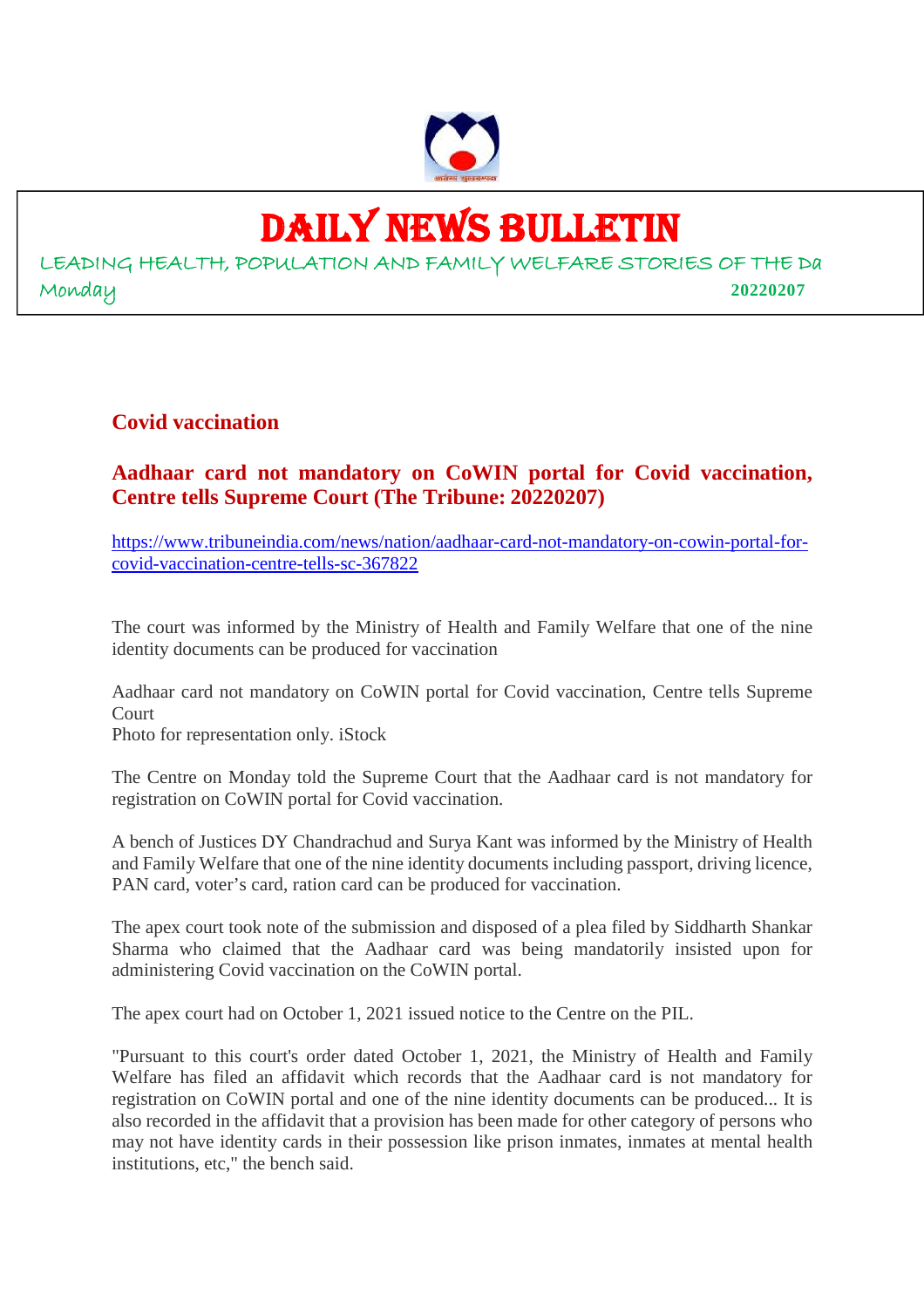## **Pandemic**

# **Pandemic widens screening gap among non Covid diseases, including cancer Cancer cases in India increased at average annual rate of 1.1-2 per cent from 2010-2019(The Tribune: 20220207)**

https://www.tribuneindia.com/news/coronavirus/pandemic-widens-screening-gap-amongnon-covid-diseases-including-cancer-367600

Pandemic widens screening gap among non Covid diseases, including cancer Photo for representational purpose only.

The ongoing Covid pandemic has disrupted healthcare systems globally leading to widening the gap between treatment and patient care of non-Covid disease including cancer. Cancer is a major contributor to the disease burden worldwide. Several studies have projected that the global cancer burden will continue to grow for at least next two decades.

The Covid pandemic has undoubtedly delayed the cancer screenings, diagnosis, and treatment around the world. The cancer cases in India increased at an average annual rate of 1.1-2 per cent from 2010-2019, and deaths in the country also went up at an average rate of 0.1-1 per cent in the same period, according to the analysis by the Institute for Health Metrics and Evaluation (IHME), University of Washington School of Medicine.

The new cancer patients registration, follow up for old patients and surgery had recorded considerable decline in India between March and May 2020, compared to the same period in 2019 as per a Lancet study of May 2021. The ambidirectional cohort study was conducted at 41 cancer centres across India that were members of the National Cancer Grid of India to compare provision of oncology services between March 1 and May 31, 2020, with the same time period in 2019.

A total of 54 per cent reduction was recorded in the new patients registration between this period. The number of new patients registered decreased from 1,12,270 to 51,760 between March 1 and May 31, 2020, as per the study. On the same line, a total of 46 per cent reduction, from 6,34,745 to 3,40,984 patients, was registered in the number of patients who had followup visits to the hospital.

Dr Anshuman Kumar, Delhi based cancer specialist, told IANS that in the absence of decentralised cancer care centres in India, the patients have largely been ignored in the first and second Covid wave. "Patients coming from rural areas of different states were stopped to visit for follow-up and even for first time treatment as all transport communication channels was closed. All of sudden, premier health institutions like AIIMS and others started refusing patient admissions other than Covid which impacted the cancer care in India adversely.

Highlighting the Lancet study, he said that 54 per cent reduction in the new patients registration among 41 cancer care centers nationwide was due to the illogical decision of shutting doors of premier health institution for non Covid patients.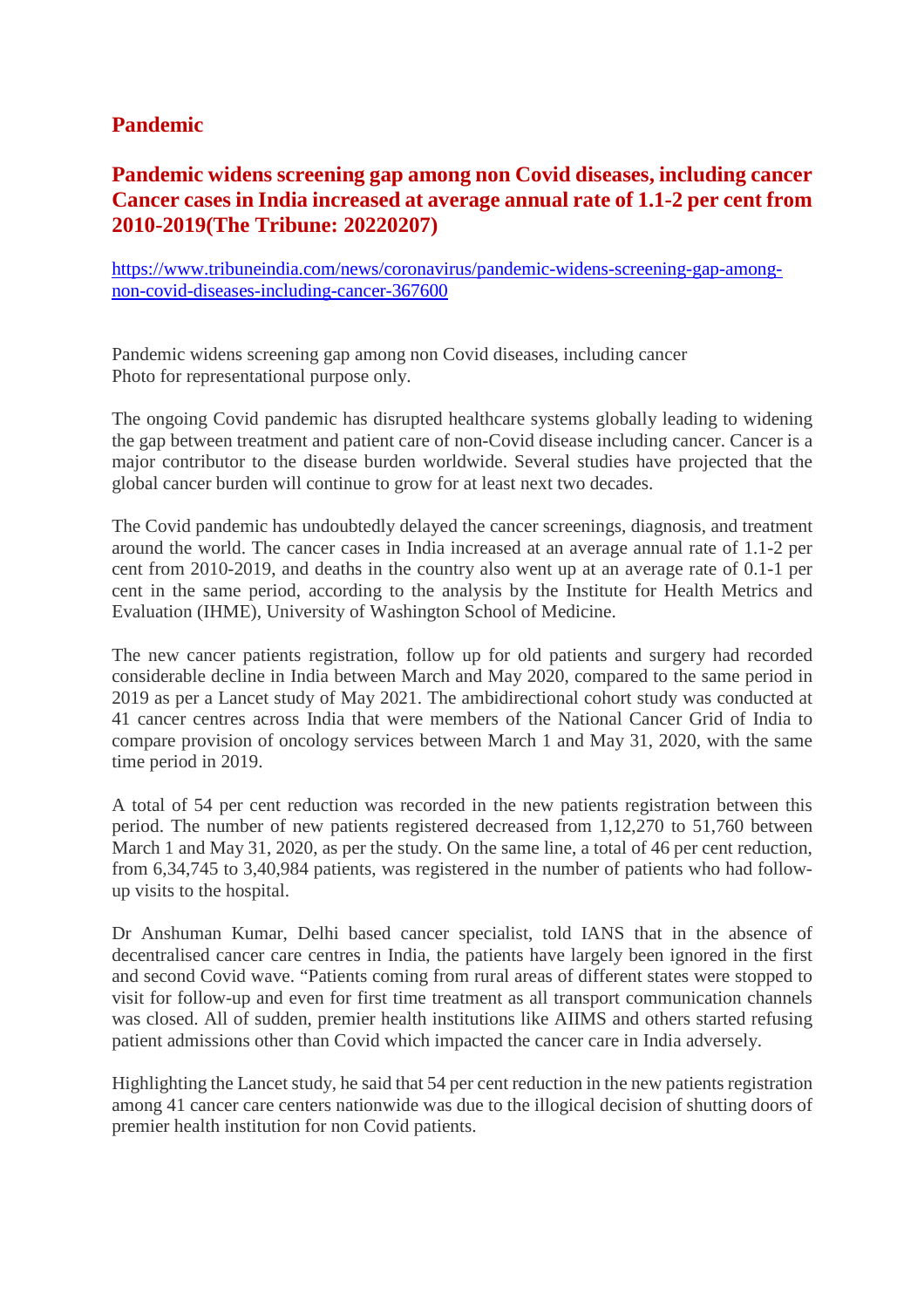According to a study from AIIMS Oncology department, total 51 per cent reduction was recorded in new case registration in OPD and around one third reduction was noticed in the cancer surgeries. The Lancet study points out that the hospital admissions decreased from 88,801 to 56,885 (36 per cent reduction) and outpatient chemotherapy decreased from 1,73,634 to 1,09,107 (37 per cent reduction) in 41 cancer centres.

These reductions were even more marked between April and May, 2020. Cancer screening was stopped completely or was functioning at less than 25 per cent of usual capacity at more than 70 per cent of centres during these months, the study said.

The ongoing Covid pandemic has also impacted adversely the research and development in the cancer. "The COVID pandemic has impeded the R&D of cancer treatment in 3 ways. Firstly, patient enrolment in oncology clinical trials of chemotherapeutic drugs has gone down. Second, the trials of modes of administering these therapies also got impacted adversely. Oncotherapy medicines have to be protected from Bacterial Contamination and the health care worker (HCW) has to be protected from getting chemically contaminated by these drugs. Trials of advanced closed system transfer devices got stalled. Thirdly, R&D in Oncology also suffered as there was also a conscious effort by many cancer researchers to focus their effort on Covid," said Pavan Choudary, Chairman Medical Technology Association of India.

# **New Covid cases India logs 83,876 fresh Covid cases, 895 more deaths The number of active cases in the country decline to 11,08,938(The Tribune: 20220207)**

https://www.tribuneindia.com/news/nation/india-logs-83-876-fresh-covid-cases-895-moredeaths-367803

India on Monday reported 83,876 fresh Covid cases that took its total tally to 4,22,72,014, according to the Union health ministry data.

The death toll climbed to 5,02,874 with 895 more fatalities, the data updated at 8 am stated.

The number of active cases in the country declined further to 11,08,938, comprising 2.62 per cent of the total infections. The national Covid recovery rate improved to 96.19 per cent, the ministry said.

A reduction of 1,16,073 cases has been recorded in the active Covid caseload in a span of 24 hours.

The daily positivity rate was recorded at 7.25 per cent, while the weekly positivity rate was recorded at 9.18 per cent, the ministry said.

The number of people who have recuperated from the disease surged to 4,06,60,202, while the case fatality rate stands at 1.19 per cent, it said.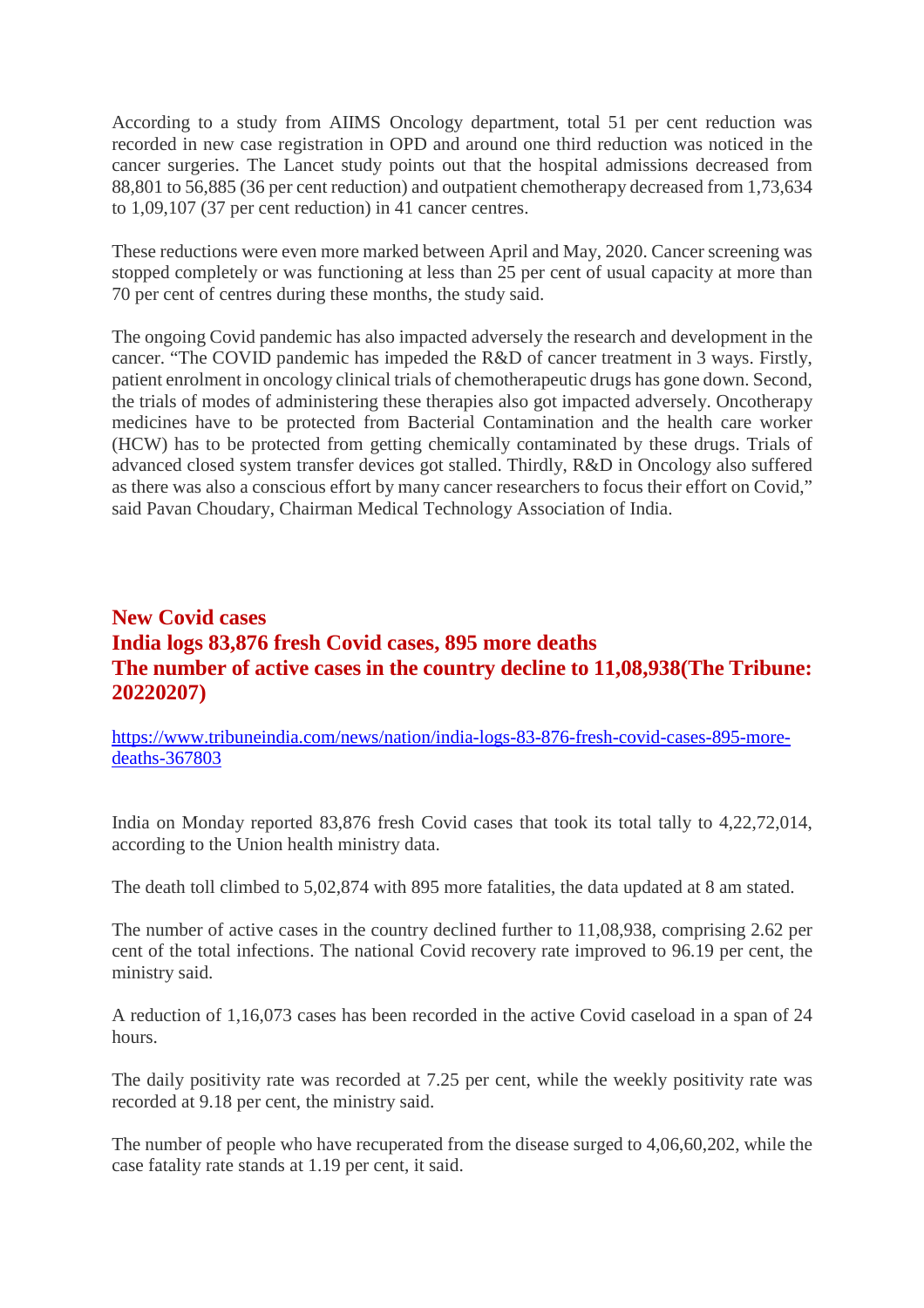The cumulative doses administered in the country so far under the nationwide Covid vaccination drive have exceeded 169.63 crore.

## **Teens Vaxxed**

#### **With kids set to head back to class, 82% teens vaxxed once (Hindustan Times:20220207)**

| <b>Where Delhi's teen jabs drive stands</b><br>Among Delhi's 11 revenue districts, South-West district has administered<br>the highest number of first doses, followed by North-West district. |                  |          |                |                                       |         |      |
|------------------------------------------------------------------------------------------------------------------------------------------------------------------------------------------------|------------------|----------|----------------|---------------------------------------|---------|------|
| 1.01mn Eligible kids aged 15-18                                                                                                                                                                |                  | 1st dose |                | 2nd dose                              |         |      |
| 39k<br>833k<br><b>First doses</b><br><b>Second doses</b><br>administered administered                                                                                                          | South-West       |          |                |                                       | 112,521 |      |
|                                                                                                                                                                                                | North-West       | 2,649    |                |                                       | 108,799 |      |
|                                                                                                                                                                                                | West             |          |                | 84,958                                |         |      |
|                                                                                                                                                                                                | North-East       |          |                | 82,689                                |         |      |
|                                                                                                                                                                                                | South-East       |          |                | 77,586                                |         |      |
|                                                                                                                                                                                                | East             |          |                | 73,297                                |         |      |
|                                                                                                                                                                                                | North            |          |                | 72,323                                |         |      |
|                                                                                                                                                                                                | South            |          | 58,552         |                                       |         |      |
|                                                                                                                                                                                                | Shahdara         |          | 58,460         |                                       |         |      |
|                                                                                                                                                                                                | Central          |          | 53,776         |                                       |         |      |
|                                                                                                                                                                                                | <b>New Delhi</b> |          | 49,631         |                                       |         |      |
|                                                                                                                                                                                                |                  | 20000    | 40000<br>60000 | 80000<br>ON FEBRUARY 3   SOURCE: DELH | າດດດດດ  | 1200 |

Over 82% of those aged between 15 and 18 in Delhi have been administered at least one dose of a coronavirus vaccine, state government records showed, as schools in the Capital prepare to resume in-person lessons for classes 9 and above from Monday.

Over 1 million eligible beneficiaries in the 15-18 age group in Delhi, over 833,000 have received at least one vaccine jab, showed district-wise data submitted during a Delhi Disaster Management Authority (DDMA) meeting on February 3.

To be sure, over 927,000 vaccine doses have been administered to children in this age group, according to the CoWin dashboard as of 8.30pm on Sunday, but this number includes first and second jabs, since the portal does not provide separate dose-wise data for this bracket.

Inoculations for this group across the country began on January 3 this year, while second doses began to be administered from January 31. Children in India are currently being administered doses of Covaxin, a two-dose vaccine, with each jab to be taken at least 28 days apart.

Since second doses began being rolled out in Delhi, over 39,000 kids in the city had completed their vaccination regimen as on February 3, showed the report, a copy of which HT has seen.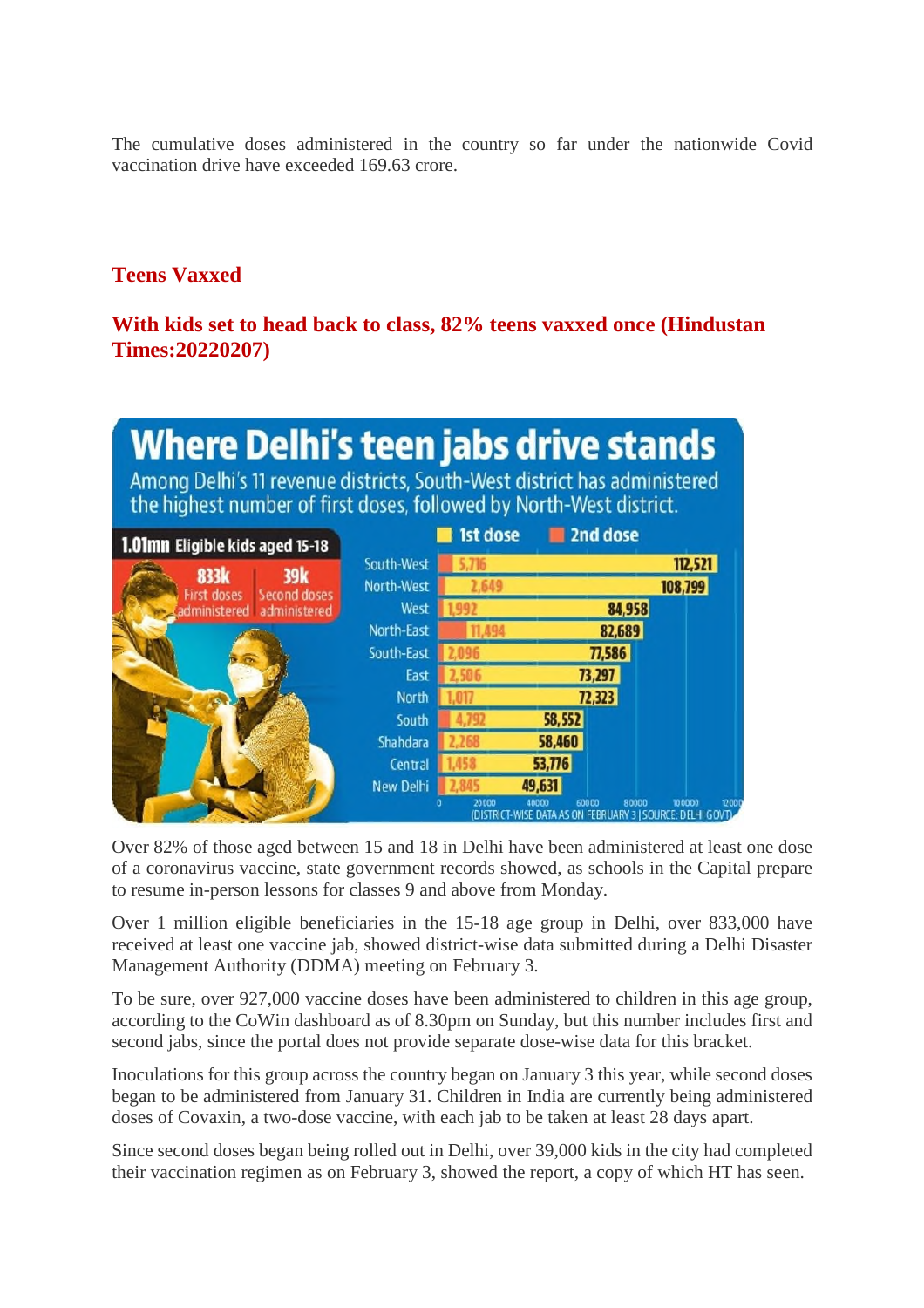The national capital on Sunday added 1,410 Covid-19 cases to its tally, the lowest single-day jump since December 30, when Delhi added 1,313 infections, showed records from the state government.

Among Delhi's 11 revenue districts, South-West district has administered the highest number of first doses to children, inoculating 112,521 with one jab. It is followed by the North-West district, which has jabbed 108,799 with the first dose.

Vaccinations for children in this bracket are conducted in planned camps at schools, special outreach camps and at sites in regular inoculation centres.

Officials said the city's strong vaccine coverage among children aged 15 and above was among the factors DDMA took into account while it ordered the reopening of schools in phases from February 7.

Schools will be opened in two phases, at first for classes 9-12 from February 7, before the remaining grades are opened up on February 14. Colleges and coaching centres can open at once from next week but teachers in schools will not be allowed to rejoin work if they are not vaccinated.

The vaccine coverage among teenagers is higher in government schools as compared to private institutions, the data showed.

While 95% eligible beneficiaries have been vaccinated in Delhi's government schools, 62% eligible students in private schools have taken a jab. Around 73% in government-aided schools had received the first jab, as of February 3.

A health department official, who did not want to be identified, said all public, aided and private schools were approached for vaccinations and rosters were made to conduct inoculation camps for the 15-18 age group.

"Vaccination camps were organised in coordination with the school," said a district immunisation officer who asked not to be named.

"It is difficult to pinpoint the reason behind low turnout among students from private schools. We have observed hesitation in some parents of students from private schools towards vaccination. Since vaccines are not mandatory, we cannot force anyone to take jabs," said the officer.

South-East Delhi district magistrate Vishwendra (who goes by a single name) said children in the region have reacted positively to the vaccination programme and turned up in numbers.

"We have achieved nearly 100% first dose coverage in government schools in the district. Efforts are being made to inoculate all eligible beneficiaries under this category at the earliest," said Vishwendra.

Central Delhi district magistrate Akriti Sagar meanwhile said the administration has conducted outreach camps for eligible children, including for children of sex workers and those living in state-run shelters.

"We held a meeting with all private schools and informed them about the vaccination rollout. We also conducted camps in all private schools who approached us," Sagar said.

A West Delhi district official said that one of the reasons some students had not received a jab was recent Covid-19 infections.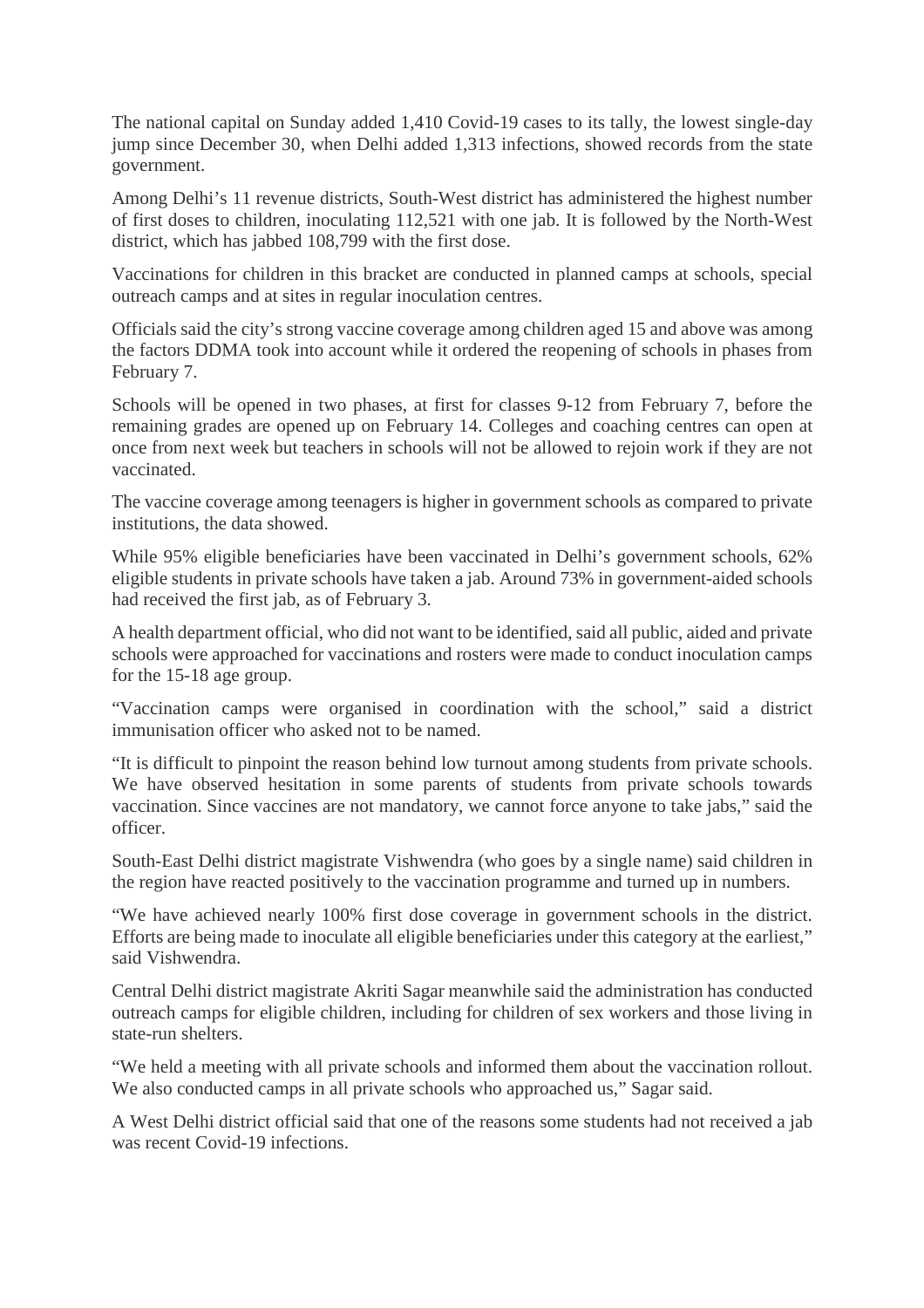The health ministry has asked states to delay vaccine doses by three months for people who have recently suffered a coronavirus infection.

"During the Omicron wave, many in the 15-18 age group contracted the infection. All those who tested positive will be eligible for the jab only after three months," said a state health department official.

Sudha Acharya, chairperson of the National Progressive School Conference (NPSC), which has over 120 Delhi schools as members, said the provision of hybrid learning had led to some parents delaying doses for their children.

"In our school zone, we have achieved over 75% vaccination rate. As far as schools in other zones are concerned, there could be various reasons behind the slow vaccination rate. I think once the CBSE announces the board exam schedule, parents will start thinking of vaccination. Since the option of hybrid learning is still available as an option, they might not be treating vaccination as something that needs to be done on priority," said Acharya.

She said that while schools had tied up with district administrations and private hospital chains for vaccinations, the rate of jabs may also pick up pace once schools reopen.

"A lot depends on the initiatives that schools are taking to facilitate vaccinations. Now that schools are reopening, I expect a better response," she said.

# **Food and Nutrition This winter superfood will help keep the body warm and healthy "Let's include this superfood in our diets and pave the way to good health in 2022," said nutritionist Lovneet Batrab (The Indian Express: 20220207)**

https://indianexpress.com/article/lifestyle/health/ginger-superfood-warm-healthy-winterfoods-benefits-7698228/

gingerGinger should be a part of your diet (Source: Getty Images/Thinkstock) Winter is all about enjoying seasonal delicacies along with foods that help keep the body warm, healthy, and away from seasonal illnesses. While there are many foods that are known for their nutritional value, experts call ginger the perfect "winter superfood" recommending to add it to one's diet during the chilly season.

Also on ginger |Why consuming ginger is great for your immune system

"Ginger, popularly known as adrak, is one of the most important spices used in the Indian kitchen; pungent and aromatic. It has been widely used for its medicinal properties. Now that winter is here, we would need foods that keep us warm and healthy and ginger is one such super food," mentioned nutritionist Lovneet Batra in an Instagram post.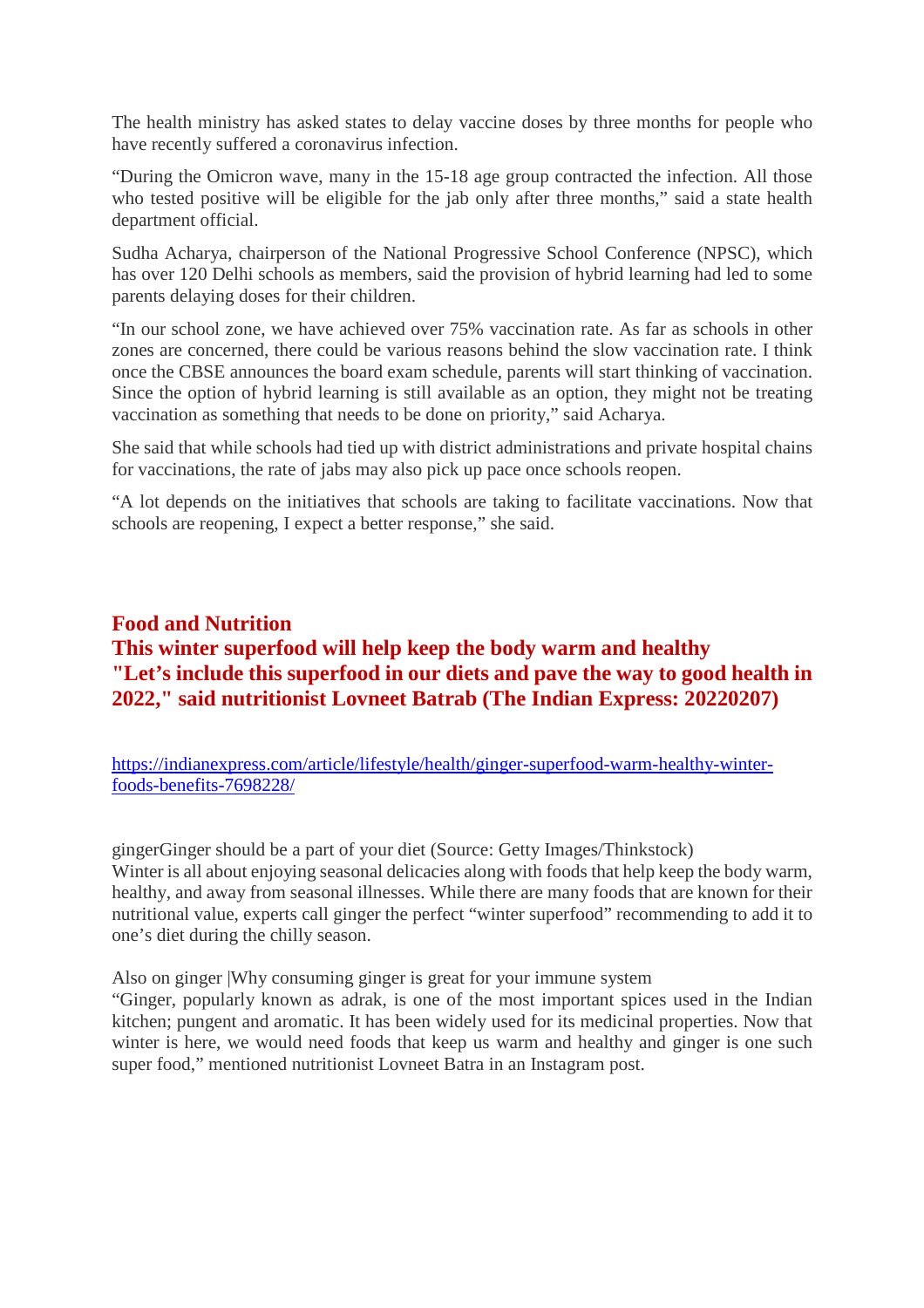#### **Amid Omicron scare**

## **Amid Omicron scare, here's what you should know about common cold signs, treatment According to a doctor, the rhinovirus infections are usually mild and selflimiting. (The Indian Express: 20220207)**

https://indianexpress.com/article/lifestyle/health/omicron-common-cold-signs-treatmenthealth-virus-7738348/

common cold, common cold in winters, common cold symptoms, how to find out if it is common cold or Covid, Omicron, symptoms, indian express newsCommon cold is a viral infection causing inflammation of nasal and throat mucus membrane. (Photo: Getty/Thinkstock)

In winters, the common cold — caused by rhinoviruses — afflicts a lot of people around the world. As we brave a new Covid wave this year, and with temperatures plummeting across northern states in the country, it is normal to get confused between common cold and Covid infection since both present similar symptoms.

Dr Sanjay Bhatia, ENT surgeon, Fortis Hospital Mulund, explains that the Omicron variant presents cold-like symptoms of runny nose, headaches, sneezing, sore throat, body aches, cough, fatigue with fever. "It is prudent to first rule out Omicron infection by doing a home Rapid Antigen Test or gold standard RT-PCR test. If positive, one should be treated accordingly. Once Omicron is ruled out, you can be treated for common cold, diagnosis of which is usually through history and physical examination; no aggressive workup is required," he says.

#### ALSO READ |Covid ear: Here's how the virus can affect your hearing

According to the doctor, the rhinovirus infections are usually mild and self-limiting. Children are affected more due to their developing immune system. The virus spreads easily through droplets that are coughed or sneezed by infected persons and from fomites. Incubation period is usually 3 days before the symptoms develop, and it can usually last for a week or 10 days.

The common symptoms are:

- Nasal dryness and irritation
- Watery nasal discharge, sneezing and nasal congestion
- Nasal secretion may get thick and turn yellow or green
- Irritation of throat or sore throat
- Watery and itchy eyes
- Mild cough
- Low grade fever with chills
- Headache and generalised malaise, body aches
- Facial and ear fullness or pain

ALSO READ |Keep cold, cough, sneezing and sore throat away with these Ayurvedic tips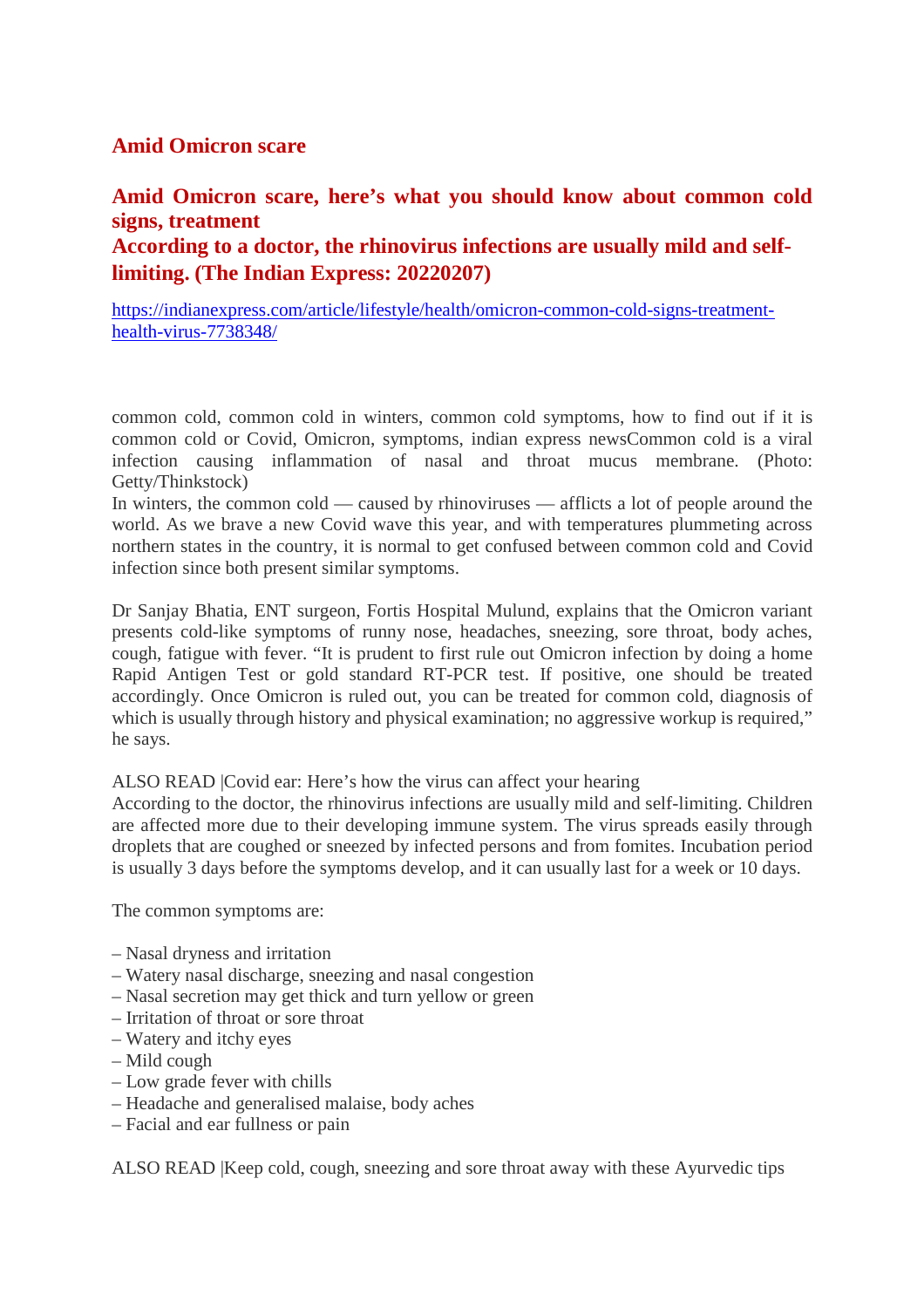Management is usually symptomatic, with:

- \* Rest and plenty of fluids
- \* Good nutrition
- \* Nasal decongestant and antihistamines, as prescribed by the doctor
- \* Cough suppressant, as prescribed by the doctor
- \* Analgesic and antipyretic medication, as prescribed by the doctor
- \* Antibacterial agents are not effective unless there is superadded bacterial infection

#### **Covid vaccine**

## **South Africa's health regulator registers Sinopharm Covid vaccine (The Indian Express: 20220207)**

https://timesofindia.indiatimes.com/world/rest-of-world/south-africas-health-regulatorregisters-sinopharm-covid-vaccine/articleshow/89396539.cms

The South African health regulator said on Monday it had registered Chinese Covid-19 vaccine Sinopharm, effectively clearing the way for its use in the country.

"This authorisation is based on acceptable safety, quality and efficacy data submitted by MC Pharma," South African Health Products Regulatory Authority (SAHPRA) said in a statement. MC Pharma is a Beijing-based company that manufactures Sinopharm vaccine, the regulator said.

#### **Cancer treatment Study suggests moderate exercise program could improve cancer treatment outcomes London (New Kerala: 20220207)**

[England], February 6: Researchers have suggested that a moderate exercise programme could improve the success of chemotherapy treatment in oesophageal cancer pat-> View it--> https://www.newkerala.com/news/2022/20363.htm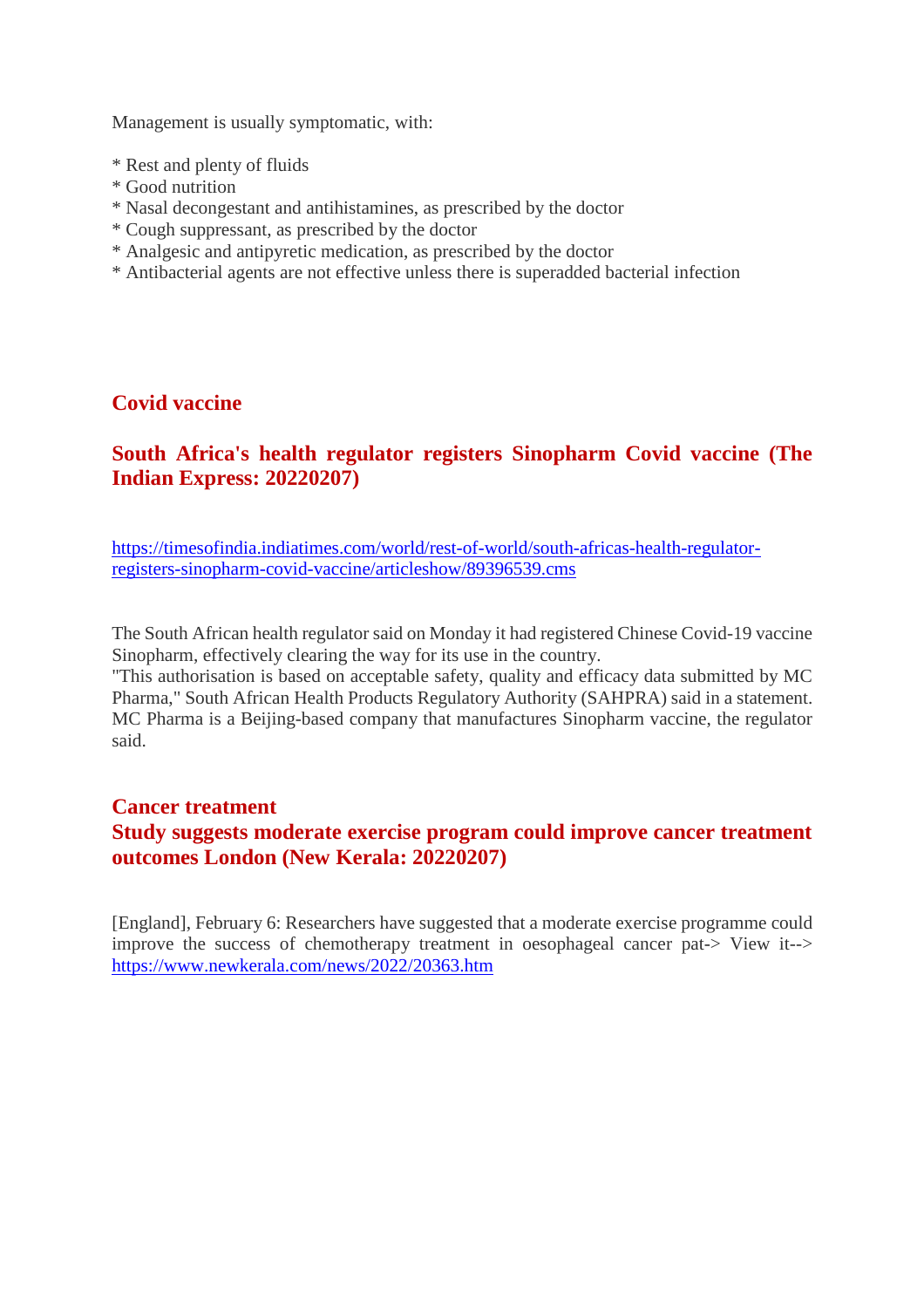#### **Obesity**

#### **Obesity linked to rise in female reproductive disorders: Study (New Kerala: 20220207)**

Researchers have found a link between obesity and a range of female reproductive disorders. The study has been published in the 'PLOS Medicine Journal'. Female-> View it--> https://www.newkerala.com/news/2022/20271.htm

#### **Heart disease**

#### **Social isolation, loneliness increases heart disease risk in older women: (New Kerala: 20220207)**

A recent study has found that there is an almost 27 per cent increase in heart disease risk in postmenopausal women who experience both high level-> View it--> https://www.newkerala.com/news/2022/20267.htm

#### **Dementia risk**

## **Study finds chronic conditions in middle age linked to increased dementia risk London, (New Kerala: 20220207)**

A new study has found that having two or more chronic conditions (known as multimorbidity) in middle age is associated with an increased risk of dement-> View it--> https://www.newkerala.com/news/2022/20249.htm

#### **Pregnancy**

#### **Residing in walkable neighbourhood decreases excessive weight gain risk during pregnancy: (New Kerala: 20220207)**

Study New York, February 6: Pregnant people who live in walkable neighbourhoods have lower odds of excessive gestational weight gain (GWG) than those who live e-> View it--> https://www.newkerala.com/news/2022/20233.htm